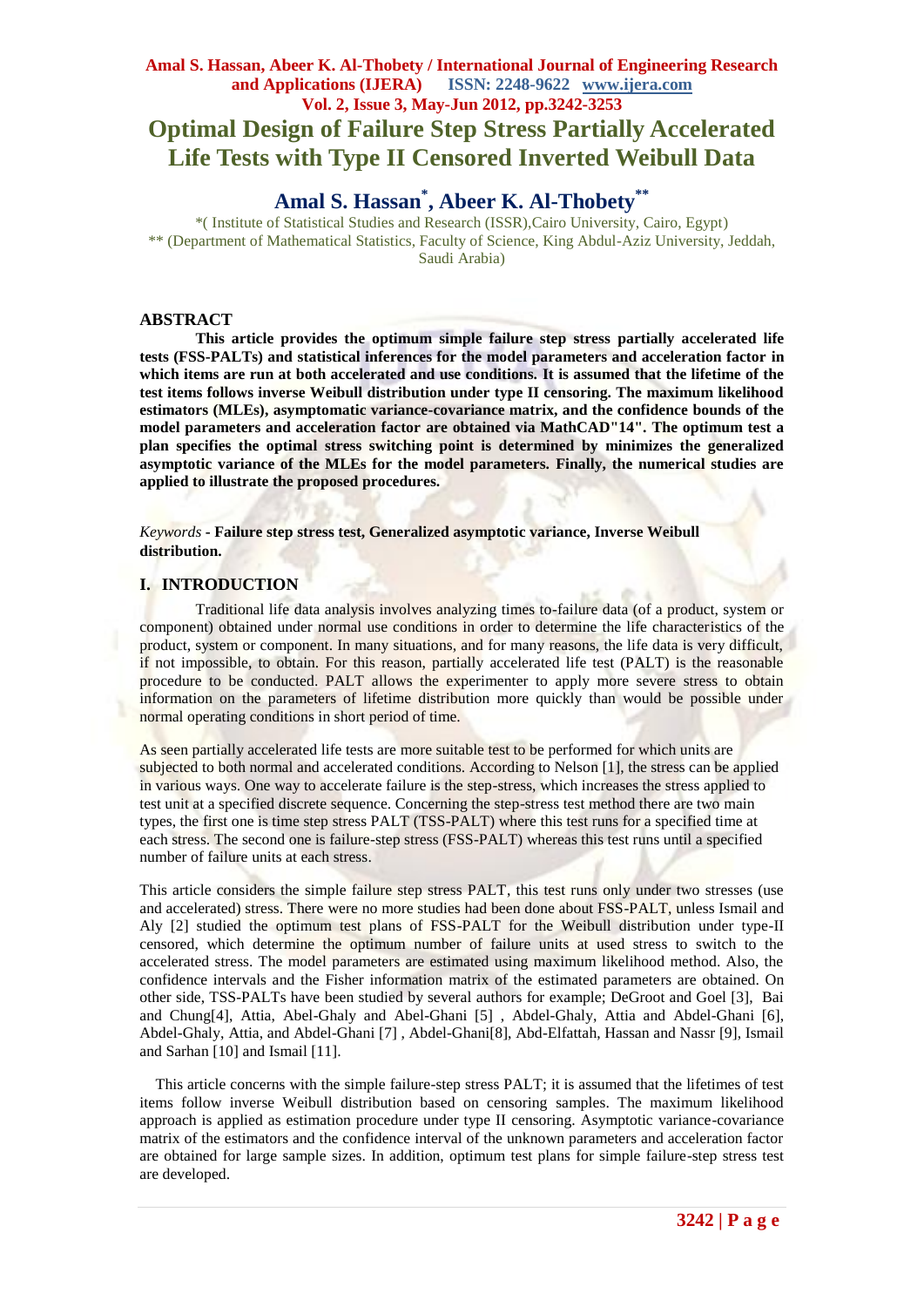This article can be organized as follows. In Section 2 the inverse Weibull (IW) distribution and the test procedure in FSS-PALTs are introduced. Section 3 presents the maximum likelihood estimators (MLEs) of model parameters based on type II censored samples, also an approximate asymptotic variances and covariance matrix are investigated. The problem of choosing the optimal test plan under normal stress is addressed in Section 4. Section 5 presents the confidence intervals for the model parameters based on asymptotic variance covariance matrix. Section 6 explains the simulation studies for illustrating the theoretical results. Section 7 shows the simulation results. Finally, conclusions are included in Section 8.

#### **II. MODEL DESCRIPTION AND TEST PROCEDURE**

The inverse Weibull distribution was developed by Erto [12], it is used in reliability analysis. It can be successful in modelling life for many devices and variables such as electron tubes, capacitors, generators etc. It has been derived as a suitable model for describing degradation phenomena of mechanical components such as the dynamic components of diesel engines. IW distribution provides a good fit to several data sets such as the times to breakdown of an insulating fluid subject to the action of a constant tension. (Nelson [13])

The IW distribution has the distribution function:

$$
F(t,\lambda,\alpha) = e^{-\lambda t^{-\alpha}}; \qquad t,\alpha,\lambda > 0.
$$
\n(2.1)

Therefore, IW distribution has a probability density function

$$
f(t,\lambda,\alpha)=\alpha \lambda t^{-(\alpha+1)}e^{-\lambda t^{-\alpha}},
$$

The reliability function

$$
R(t,\lambda,\alpha) = 1 - e^{-\lambda t^{-\alpha}},\tag{2.3}
$$

and the hazard function

$$
h(t,\lambda,\alpha) = \frac{\alpha \lambda t^{-(\alpha+1)}}{e^{\lambda t^{-\alpha}} - 1}.
$$
\n(2.4)

 $(2.2)$ 

Here  $\alpha$  is a shape parameter and  $\lambda$  is scale parameter. Note that, when  $\alpha = 1$  the distribution is the same as the inverse exponential distribution for a constant hazard. In particular, when  $\alpha = 2$  it is known as the inverse Rayleigh distribution. When  $\alpha < 1$ , the hazard function is continually decreasing which represents early failures. When  $\alpha > 1$ , the hazard function is continually increasing which represents wear-out failures.

 In this Section, FSS-PALT model for inverse Weibull lifetime data under type II censoring is assumed. The test is conducted as follows, a random sample of n independent and identically units firstly tested under normal conditions until time  $y_{n_1}$ , where n1 = πn units are failed under normal condition. After time  $y_{n_1}$  the unfailed units (n-n1) are subjected at accelerated conditions and continued under these conditions until censoring time  $y_r$  is reached, where  $y_r$  is the time of failed r units  $(r=n1+na)$  which is predetermined, na is the number of failure units under accelerated condition and the number of censoring units are  $(n-r=nc)$ . The effect of this switch is to multiply the remaining lifetime of units by the inverse of the accelerator factor  $\beta$ . In this case, the switching to the higher stress will shorten the life of test units.

The following assumptions are made:

(1) The failure times  $y_i$ ,  $i = 1, ..., n$  are independent and identically distributed random variables.

(2) The total lifetime of test units denoted by  $Y$  pass through two stage, which are the normal and accelerated conditions. Then, the lifetime of the unit under FSS-PALT can be written as

$$
Y = \begin{cases} T & \text{if } T \le y_{n_1} \\ y_{n_1} + \beta^{-1}(T - y_{n_1}) & \text{if } T > y_{n_1} \\ (2.5) \end{cases}
$$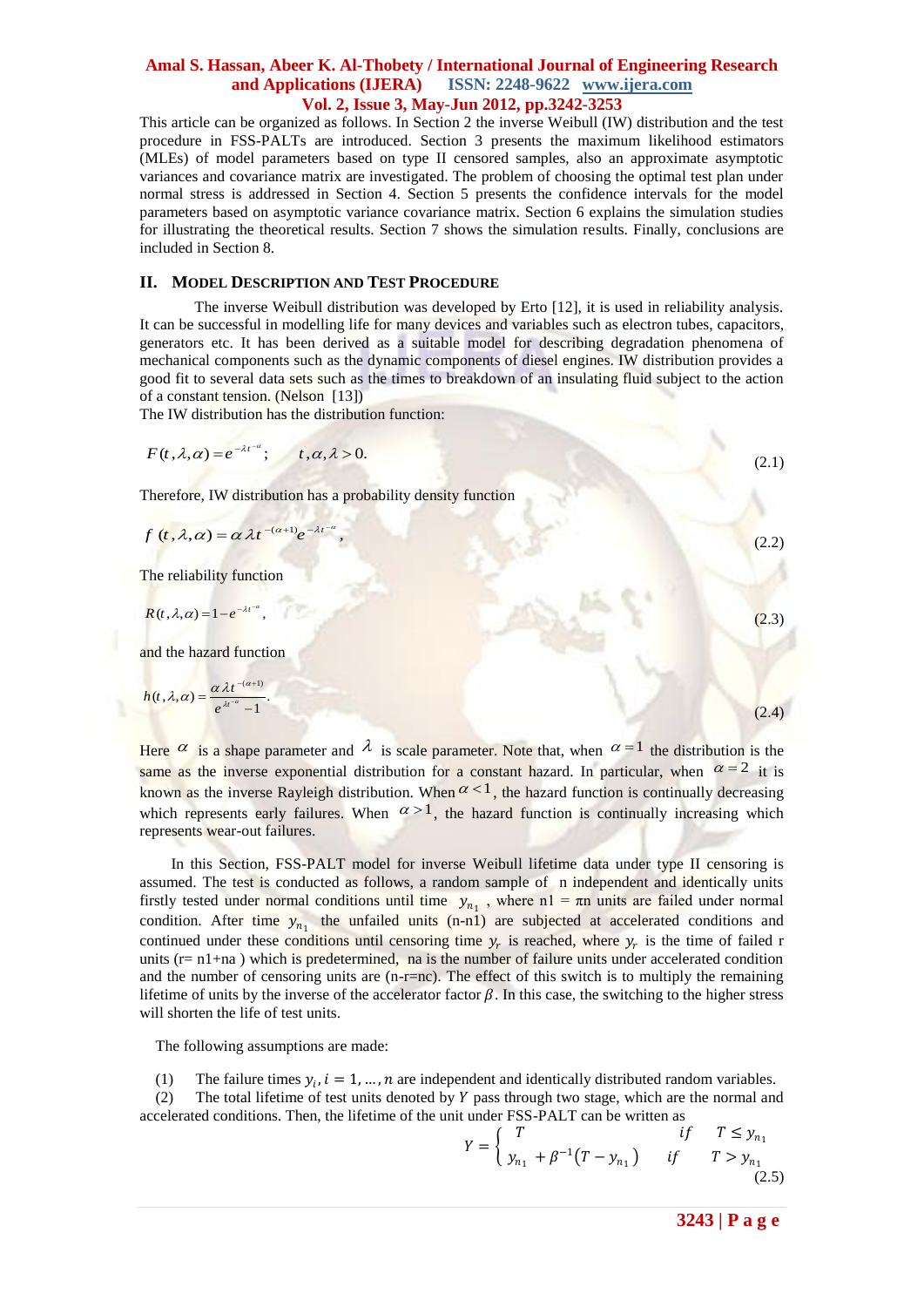This Tampered Random Variable (TRV) model was proposed by DeGroot and Goel [3].

From the assumptions, the probability density function of a total lifetime  $Y$  of a unit takes the form:

$$
f(y) = \begin{cases} \alpha \lambda y^{-(\alpha+1)} e^{-\lambda y^{-\alpha}} & 0 < y \le y_{n_1} \\ \alpha \lambda \beta \left( (y - y_{n_1}) \beta + y_{n_1} \right)^{-(\alpha+1)} e^{-\lambda \left( (y - y_{n_1}) \beta + y_{n_1} \right)^{-\alpha}} & y > y_{n_1} \end{cases}
$$

(2.6)

where  $\beta > 1$ ,  $\alpha > 0$  and  $\lambda > 0$ .

#### **III. MAXIMUM LIKELIHOOD ESTIMATORS**

According to type II censoring, the test applied to n identical units will terminate when r units fail at time  $y_r$  ( $0 < y_{n_1} < y_r < \infty$ ). Let n1 and na denote the number of failures that occur before  $y_{n_1}$ and the number of failures that occur before  $y_r$  at normal and accelerated conditions, respectively. Hence, the observed values of the total lifetime Y are

$$
y_1 < \cdots < y_{n_1 - 1} \le y_{n_1} < y_{n_1 + 1} < \cdots < y_{n_1 + n_a - 1} \le y_r
$$

Let  $U_{1i}$  and  $U_{2i}$  be indicator functions such that:

$$
U_{1i} = \begin{cases} 1 & \text{if } y_i \le y_{n_1} \\ 0 & \text{otherwise} \end{cases} \quad i = 1, 2, ..., n
$$

and,

$$
U_{2i} = \begin{cases} 1 & \text{if } y_{n_1} < y_i \le r \\ 0 & \text{otherwise} \end{cases} \quad i = 1, 2, \dots, n
$$

Then, the likelihood function under type II censoring can be written as

$$
L(\lambda, \alpha, \beta) \propto \prod_{i=1}^{n} \{f_1(y_i)\}^{U_{1i}} \{f_2(y_i)\}^{U_{2i}} \{R(y_r)\}^{\overline{U}_{1i} \overline{U}_{2i}},
$$
  

$$
L(\alpha, \lambda, \beta) \propto \prod_{i=1}^{n} \left\{ \alpha \lambda y_i^{-(\alpha+1)} e^{-\lambda y_i^{-\alpha}} \right\}^{U_{1i}}
$$
  

$$
L(\alpha, \lambda, \beta) \propto \prod_{i=1}^{n} \left\{ \alpha \lambda \beta \left( (y_i - y_{n_i}) \beta + y_{n_i} \right)^{-(\alpha+1)} e^{-\lambda [-(y_i - y_{n_i}) \beta + y_{n_i}]^{-\alpha}} \right\}^{U_{2i}}
$$
  

$$
\left\{ 1 - e^{-\lambda [-(y_r - y_{n_i}) \beta + y_{n_i}]^{-\alpha}} \right\}^{\overline{U}_{1i} \overline{U}_{2i}}
$$
  
(3.1)

where,  $\bar{U}_{1i} = 1 - U_{1i}$  and  $\bar{U}_{2i} = 1 - U_{2i}$ .

It is usually easier to maximize the natural logarithm of the likelihood function rather than the likelihood function itself. Therefore, the logarithm of the likelihood function  $\ln L = \ln L(\alpha, \lambda, \beta)$  is given by<br>  $\ln L = (n_1 + n_a) \ln \alpha + (n_1 + n_a) \ln \lambda$ by

by  
\n
$$
\ln L = (n_1 + n_a) \ln \alpha + (n_1 + n_a) \ln \lambda
$$
\n
$$
+ n_a \ln \beta - (\alpha + 1) \left\{ \sum_{i=1}^n U_{1i} \ln y_i + \sum_{i=1}^n U_{2i} \ln((y_i - y_{n_i})\beta + y_{n_i}) \right\}
$$
\n
$$
- \lambda \left\{ \sum_{i=1}^n U_{1i} y_i^{-\alpha} + \sum_{i=1}^n U_{2i} ((y_i - y_{n_i})\beta + y_{n_i})^{-\alpha} \right\}
$$
\n
$$
+ n_c \ln \left[ 1 - e^{-\lambda ((y_i - y_{n_i})\beta + y_{n_i})^{-\alpha}} \right]
$$
\n(3.2)

where,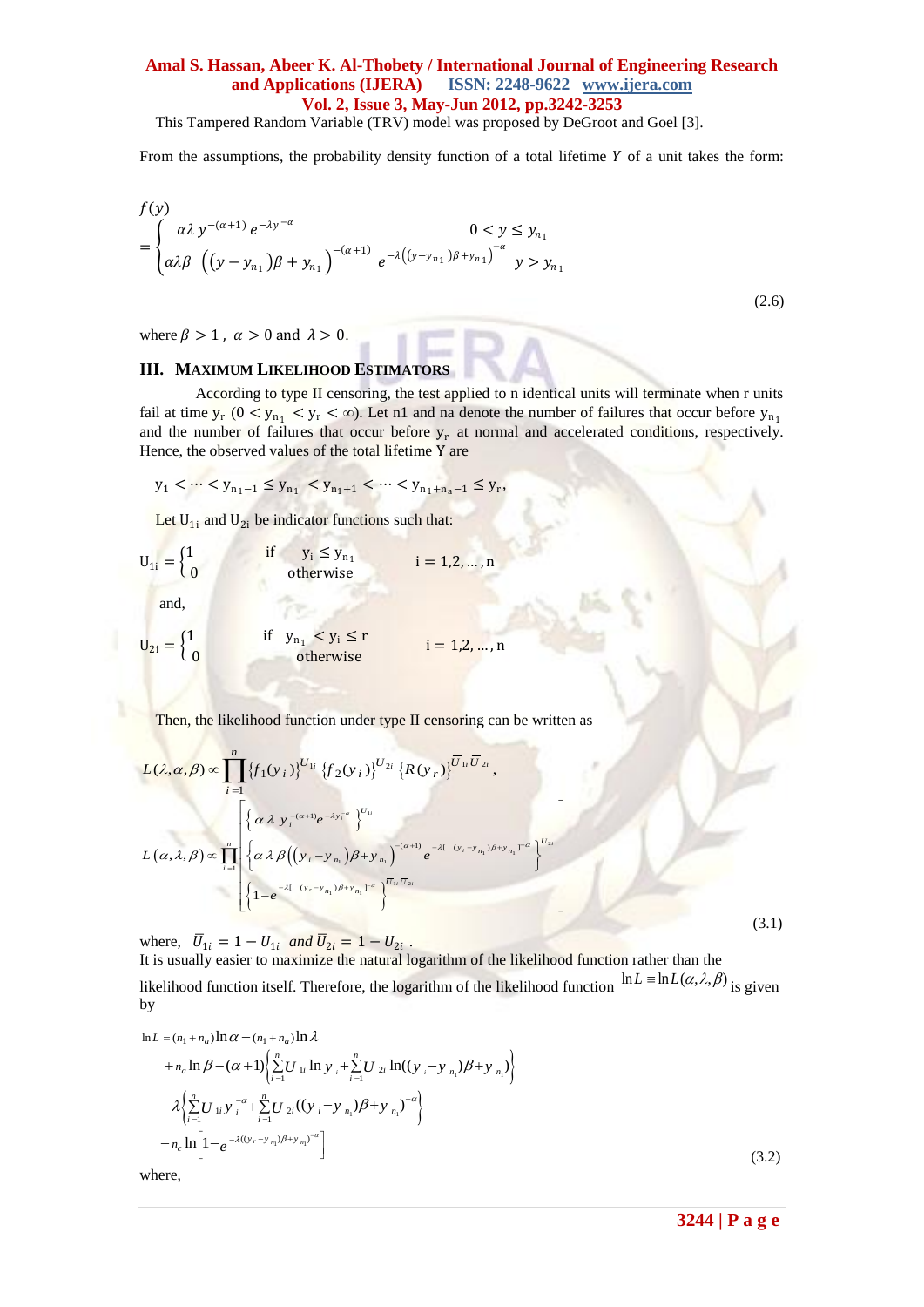$$
n_1 = \sum_{i=1}^{n} U_{1i}, n_a = \sum_{i=1}^{n} U_{2i}, n_c = \sum_{i=1}^{n} \overline{U_{1i}} \overline{U_{2i}}
$$

MLEs  $\hat{\lambda}$ ,  $\hat{\alpha}$ , and  $\hat{\beta}$  of  $\lambda$ ,  $\alpha$  and  $\beta$  are the solutions of the following system of equations obtained by take the first partial derivatives of the log likelihood function with respect to  $\lambda$ ,  $\alpha$  and  $\beta$  and

$$
n_1 = \sum_{i=1}^{n} U_{1i}, n_n = \sum_{i=1}^{n} U_{2i}, n_n = \sum_{i=1}^{n} \overline{U_{1i}} \overline{U_{2i}}
$$
  
\n
$$
MLEs \hat{A}, \hat{\alpha}, \text{ and } \hat{\beta} \text{ of } \hat{A}, \hat{\alpha} \text{ and } \hat{\beta} \text{ are the solutions of the following system of equations obtained by take the first partial derivative of the log likelihood function with respect to } \hat{\alpha}, \hat{\alpha} \text{ and } \hat{\beta} \text{ and}
$$
  
\nequanta: it to zero. The system of equations is as follows:  
\n
$$
\frac{\partial nL}{\partial \lambda} = \frac{n_1 + n_0}{\lambda} - \sum_{i=1}^{n} U_{1i} y_i = \sum_{i=1}^{n} U_{2i} (y_i - y_{n_i}) \hat{\beta} + y_{n_i} \Big)^{-\hat{\alpha}}
$$
\n
$$
+ \sum_{i=1}^{n} U_{1i} \overline{n y_i} - \sum_{i=1}^{n} U_{2i} \left[ (y_i - y_{n_i}) \hat{\beta} + y_{n_i} \right] \Big| \hat{\alpha} = \frac{\hat{\alpha}(y_i - y_n) \hat{\beta} + y_{n_i}}{\lambda \hat{\alpha}} = 0
$$
\n
$$
+ \sum_{i=1}^{n} U_{1i} \overline{n y_i} + \sum_{i=1}^{n} U_{2i} \overline{n y_i} \Big| (y_i - y_{n_i}) \hat{\beta} + y_{n_i} \Big| \frac{\hat{\alpha}(y_i - y_{n_i}) \hat{\beta} + y_{n_i}}{\lambda \hat{\alpha}} = 0
$$
\n
$$
+ \sum_{i=1}^{n} U_{2i} \overline{n y_i} \Big| (y_i - y_{n_i}) \hat{\beta} + y_{n_i} \Big| \frac{\hat{\alpha}(y_i - y_{n_i}) \hat{\beta} + y_{n_i}}{\lambda \hat{\alpha}} \Big| \frac{\hat{\alpha}(y_i - y_{n_i}) \hat{\beta} + y_{n_i}}{\lambda \hat{\alpha}} \Big| \frac{\hat{\alpha}(y_i - y_{n_i}) \hat{\beta} + y_{n_i}}{\lambda \hat{\alpha}} \Big| \frac{\hat{\alpha}(y_i - y_{n_i}) \hat{\beta} + y_{n_i}}{\lambda \hat{\alpha}} \Big| \frac{\hat{\alpha}(y_i - y_{n_i}) \hat{\beta} + y_{n_i
$$

$$
1 - e^{-\lambda (y_r - y_{n_1})} \hat{i}
$$
  
\n
$$
\frac{\partial \ln L}{\partial \beta} = \frac{n_a}{\hat{\beta}} - (\hat{\alpha} + 1) \sum_{i=1}^n \frac{U_{2i} (y_i - y_{n_1})}{((y_i - y_{n_1})\hat{\beta} + y_{n_1})} + \hat{\alpha} \hat{\lambda} \sum_{i=1}^n \frac{U_{2i} (y_i - y_{n_1})}{((y_i - y_{n_1})\hat{\beta} + y_{n_1})} + \hat{i}
$$
  
\n
$$
- \frac{n_c \hat{\alpha} \hat{\lambda} (y_r - y_{n_1}) ((y_r - y_{n_1})\hat{\beta} + y_{n_1})^{-\hat{\alpha} - 1} e^{-\hat{\lambda} ((y_r - y_{n_1})\hat{\beta} + y_{n_1})^{-\hat{\alpha}}}}{1 - e^{-\hat{\lambda} ((y_r - y_{n_1})\hat{\beta} + y_{n_1})^{-\hat{\alpha}}}} = 0.
$$
\n(3.5)

Obviously, it is difficult to obtain a closed form solution to nonlinear equations (3.3),(3.4) and (3.5). So, Newton-Raphson method is used to solve these equations simultaneously to obtain  $\hat{\lambda}$ ,  $\hat{\alpha}$  and  $\hat{\beta}$ via MathCAD "14".

Note that,  $n_1 = \pi n$  where  $\pi$  is the proportion of the failure units at normal condition that pre-specified.

The asymptotic variances and covariance matrix of the MLE of the parameters can be approximated by numerically inverting the asymptotic Fisher-information matrix F. It is composed of the negative second and mixed derivatives of the natural logarithm of the likelihood function evaluated at the MLE. The asymptotic Fisher information matrix F can be written as follows:

$$
F = \begin{bmatrix} f_{11} & f_{12} & f_{13} \\ f_{21} & f_{22} & f_{23} \\ f_{31} & f_{32} & f_{33} \end{bmatrix} = \begin{bmatrix} \frac{-\partial^2 \ln L}{\partial \lambda^2} & \frac{-\partial^2 \ln L}{\partial \lambda \partial \alpha} & \frac{-\partial^2 \ln L}{\partial \lambda \partial \beta} \\ \frac{-\partial^2 \ln L}{\partial \alpha \partial \lambda} & \frac{-\partial^2 \ln L}{\partial \alpha^2} & \frac{-\partial^2 \ln L}{\partial \alpha \partial \beta} \\ \frac{-\partial^2 \ln L}{\partial \beta \partial \lambda} & \frac{-\partial^2 \ln L}{\partial \beta \partial \alpha} & \frac{-\partial^2 \ln L}{\partial \beta^2} \end{bmatrix} \downarrow (\hat{\lambda}, \hat{\alpha}, \hat{\beta})
$$

The second and mixed partial derivatives of the log-likelihood function with respect to the parameters to  $\lambda$ ,  $\alpha$  and  $\beta$  are obtained as the following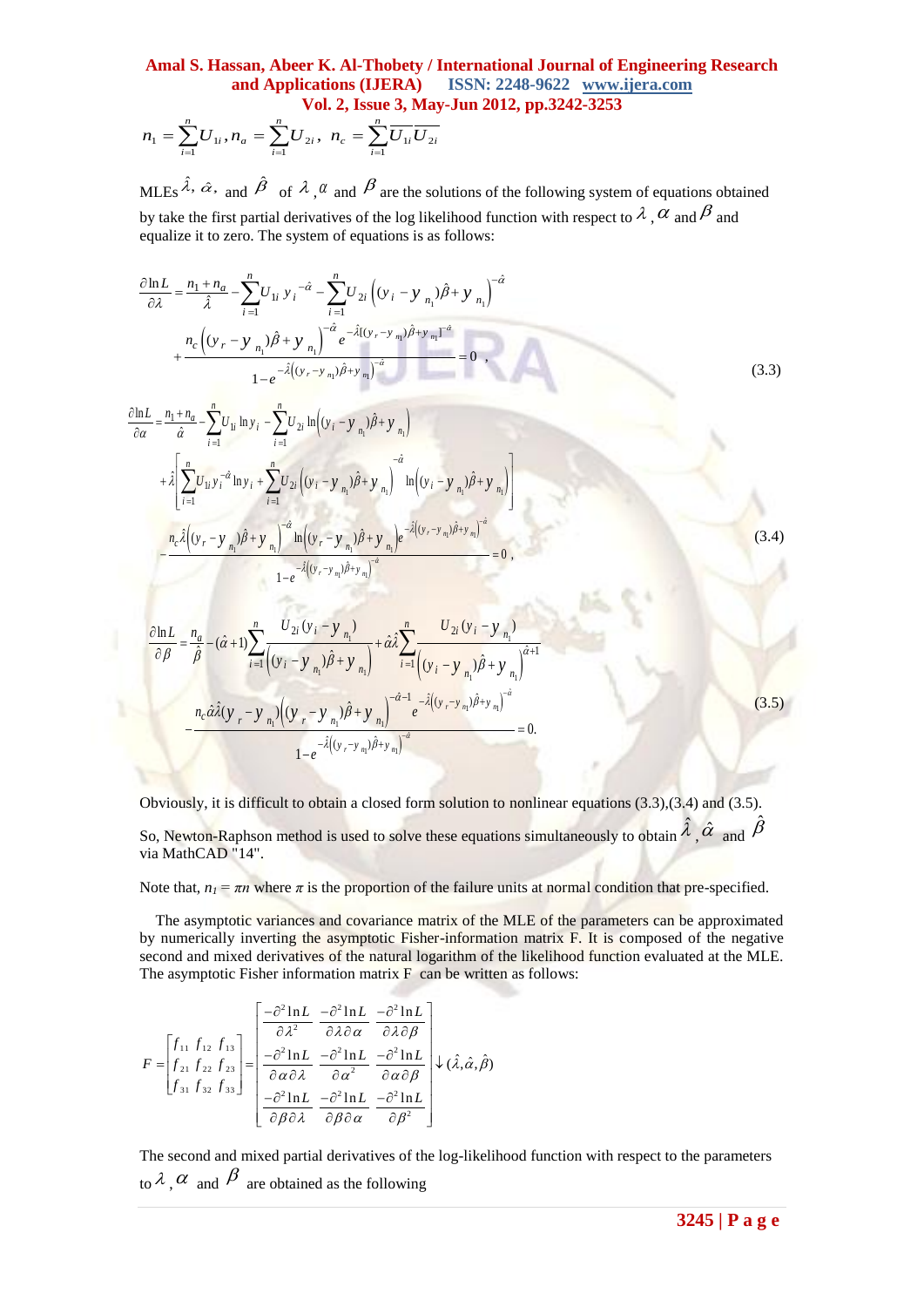α

 $\begin{bmatrix} -\alpha-2 \end{bmatrix}$ 

$$
\mathbf{Vol. 2, Issue 3, May-Jun 2012, pp.}
$$
  

$$
f_{11} = \frac{(n_1 + n_a)}{\lambda^2} + \frac{n_c \left( (y_r - y_{n_1}) \beta + y_{n_1} \right)^{-2\alpha} e^{-\lambda ((y_r - y_{n_1}) \beta + y_{n_1})^{-\alpha}}}{\left[ 1 - e^{-\lambda \left( (y_r - y_{n_1}) \beta + y_{n_1} \right) \right]^{\alpha}} \Big]^2}.
$$

$$
f_{22} = \frac{(n_1 + n_a)}{\alpha^2}
$$
  
+  $\lambda \left[ \sum_{i=1}^n U_{1i} y_i^{-\alpha} (\ln y_i)^2 + \sum_{i=1}^n U_{2i} ((y_i - y_{n_1})\beta + y_{n_1})^{-\alpha} [\ln((y_i - y_{n_1})\beta + y_{n_1})]^2 \right]$   
+  $\frac{n_c \lambda ((y_r - y_{n_1})\beta + y_{n_1})^{-\alpha} [\ln((y_r - y_{n_1})\beta + y_{n_1})]^2 e^{-\lambda ((y_r - y_{n_1})\beta + y_{n_1})^{-\alpha}}}{[1 - e^{-\lambda ((y_r - y_{n_1})\beta + y_{n_1})}]^2]^2}$   
 $\times \left\{ \lambda ((y_r - y_{n_1})\beta + y_{n_1}) \right\}^{-\alpha} - 1 + e^{-\lambda ((y_r - y_{n_1})\beta + y_{n_1})^{-\alpha}} \right\},$ 

$$
f_{11} = \frac{(n_1 + n_a)}{\lambda^2} + \frac{n_c \left( (y_r - y_{n_1}) \beta + y_{n_1} \right)}{(1 - e^{-\lambda((y_r - y_{n_1})\beta + y_{n_1})})} + \frac{n_c \left( (y_r - y_{n_1}) \beta + y_{n_1} \right)}{(1 - e^{-\lambda((y_r - y_{n_1})\beta + y_{n_1})})^2]^2}
$$
\n
$$
f_{22} = \frac{(n_1 + n_a)}{a^2}
$$
\n
$$
+ \lambda \left[ \sum_{i=1}^n U_{11} y_i{}^a (\ln y_i)^2 + \sum_{i=1}^n U_{2i} \left( (y_i - y_{n_1}) \beta + y_{n_1} \right)^2 [\ln[(y_i - y_{n_1}) \beta + y_{n_1}]^2] \right]
$$
\n
$$
+ \frac{n_c \lambda \left( (y_r - y_{n_1}) \beta + y_{n_1} \right)^2 [\ln[(y_r - y_{n_1}) \beta + y_{n_1}]^2 e^{-\lambda \left( (y_r - y_{n_1}) \beta + y_{n_1} \right)^2}]^2}{(1 - e^{-\lambda \left( (y_r - y_{n_1}) \beta + y_{n_1} \right)^2}] + \lambda \left[ \lambda \left( (y_r - y_{n_1}) \beta + y_{n_1} \right)^2 - \lambda \left( (y_i - y_{n_1}) \beta + y_{n_1} \right)^2 \right]
$$
\n
$$
= \frac{n_a \left( (y_r - y_{n_1}) \beta + y_{n_1} \right)^2}{\left[ (1 - e^{-\lambda \left( (y_r - y_{n_1}) \beta + y_{n_1} \right)^2} - \frac{n_c \left( y_{21} \left( y_{11} - y_{n_1} \right) \beta + y_{n_1} \right)^2}{(1 - e^{-\lambda \left( (y_r - y_{n_1}) \beta + y_{n_1} \right)^2} - \frac{n_c \left( y_{21} \left( y_{11} - y_{n_1} \right) \beta + y_{n_1} \right)^2}{(1 - e^{-\lambda \left( (y_r - y_{n_1}) \beta + y_{n_1} \right)^2} - \frac{n_c \left( y_{22} \left( y_{11} - y_{n_1} \right) \beta + y_{n_1} \right)^2}{
$$

$$
[1 - e^{-\lambda((y_r - y_{n_1})\rho + y_{n_1})}]^2
$$
  
 
$$
\times \left\{\lambda \left((y_r - y_{n_1})\beta + y_{n_1}\right)^{-\alpha} + e^{-\lambda \left((y_r - y_{n_1})\beta + y_{n_1}\right)^{-\alpha}} - 1\right\}.
$$

$$
f_{13} = -\alpha \sum_{i=1}^{n} \frac{U_{2i} (y_i - y_{n_1})}{((y_i - y_{n_1})\beta + y_{n_1})^{\alpha+1}}
$$
  

$$
-\frac{n_c \alpha (y_r - y_{n_1}) ((y_r - y_{n_1})\beta + y_{n_1})^{-\alpha-1} e^{-\lambda [(y_r - y_{n_1})\beta + y_{n_1}]^{-\alpha}}}{[1 - e^{-\lambda ((y_r - y_{n_1})\beta + y_{n_1})^{-\alpha}}]^2}
$$
  

$$
\times \left\{\lambda \left((y_r - y_{n_1})\beta + y_{n_1}\right)^{-\alpha} + e^{-\lambda [(y_r - y_{n_1})\beta + y_{n_1}]^{-\alpha}} - 1\right\}.
$$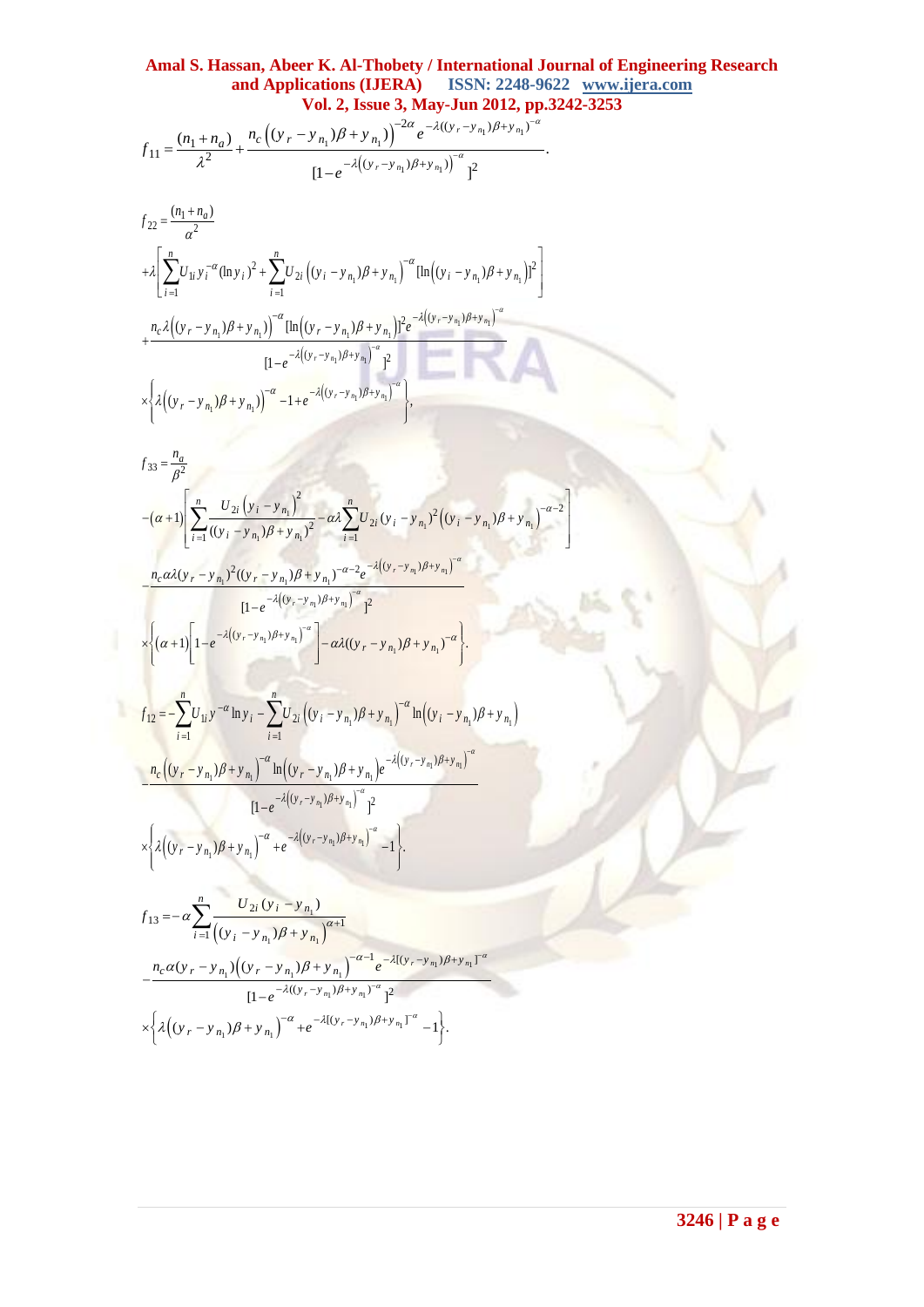$$
Vol. 2, Issue 3, May-Jun 2012, pp.3242
$$
  
\n
$$
f_{23} = \sum_{i=1}^{n} \frac{U_{2i}(y_i - y_{n_1})}{((y_i - y_{n_1})\beta + y_{n_1})}
$$
  
\n
$$
-\lambda \left[ \sum_{i=1}^{n} \frac{-\alpha U_{2i}(y_i - y_{n_1})\ln((y_i - y_{n_1})\beta + y_{n_1})}{((y_i - y_{n_1})\beta + y_{n_1})^{\alpha+1}} + \sum_{i=1}^{n} \frac{U_{2i}(y_i - y_{n_1})}{((y_i - y_{n_1})\beta + y_{n_1})^{\alpha+1}} \right]
$$
  
\n
$$
+\frac{\lambda n_c(y_r - y_{n_1})((y_r - y_{n_1})\beta + y_{n_1})^{-\alpha-1}e^{-\lambda[(y_r - y_{n_1})\beta + y_{n_1}]^{-\alpha}}}{[1 - e^{-\lambda((y_r - y_{n_1})\beta + y_{n_1})^{-\alpha}}]^2} \times
$$
  
\n
$$
\left[1 - e^{-\lambda[(y_r - y_{n_1})\beta + y_{n_1}]^{-\alpha}}\ln((y_r - y_{n_1})\beta + y_{n_1})e^{-\lambda[(y_r - y_{n_1})\beta + y_{n_1}]^{-\alpha}}\right]
$$
  
\n
$$
-\lambda \left[\left(1 - \lambda \left((y_r - y_{n_1})\beta + y_{n_1}\right)\right)^{-\alpha} \ln((y_r - y_{n_1})\beta + y_{n_1}]e^{-\lambda[(y_r - y_{n_1})\beta + y_{n_1}]^{-\alpha}}\right]
$$
  
\n
$$
\times \left[\lambda \left[1 - \lambda \left((y_r - y_{n_1})\beta + y_{n_1}\right)\right]^{-\alpha} e^{-\lambda[(y_r - y_{n_1})\beta + y_{n_1}]^{-\alpha}}\right]
$$

## **IV. OPTIMUM TEST PLAN**

The optimal plans for FSS-PALT consider the optimum proportion of test units that must fail at normal stress according to a certain optimality criterion which is a GAV of the MLE of the model parameters. The GAV for the MLE of the model parameters is the reciprocal of the determination of the Fisher information matrix (Bai, Chung and Chung [14]). That is,

$$
GAV \left( \hat{\lambda}, \hat{\alpha}, \hat{\beta} \right) = \frac{1}{|F|} \tag{4.1}
$$

The optimum test plan for products having inverse Weibull lifetime distribution is to find the optimum proportion of test units failing at normal stress  $\pi^*$  such that the GAV is minimized. The minimization of GAV over  $\pi$  can be achieved by solving the following equation:

$$
\frac{\partial GAV}{\partial \pi} = 0 \tag{4.2}
$$

This is reduced to

$$
\frac{\partial |F|}{\partial \pi} = 0
$$

where,

$$
\frac{\partial |F|}{\partial \pi} = f_{11}(f_{22}f_{33} + f_{22}f_{33} - 2f_{23}f_{23}) + f_{11}(f_{22}f_{33} - f_{23}f_{23})
$$
  
\n
$$
-f_{12}(f_{12}f_{33} + f_{12}f_{33} - f_{23}f_{13} - f_{23}f_{13}) - f_{12}(f_{12}f_{33} - f_{23}f_{13})
$$
  
\n
$$
+f_{13}(f_{12}f_{23} + f_{12}f_{23} - f_{22}f_{13} - f_{22}f_{13}) + f_{13}(f_{12}f_{23} - f_{22}f_{13}).
$$

(4.4)

In general, the solution to equation (4.4) is not in a closed form. So, Newton-Raphson method is applied to obtain the optimal stress change point  $\pi^*$  which minimizing the GAV.

Thus, the optimal numbers of units must fail at normal use condition  $(n_1^*)$  for switching to accelerated condition is:

,  $(4.3)$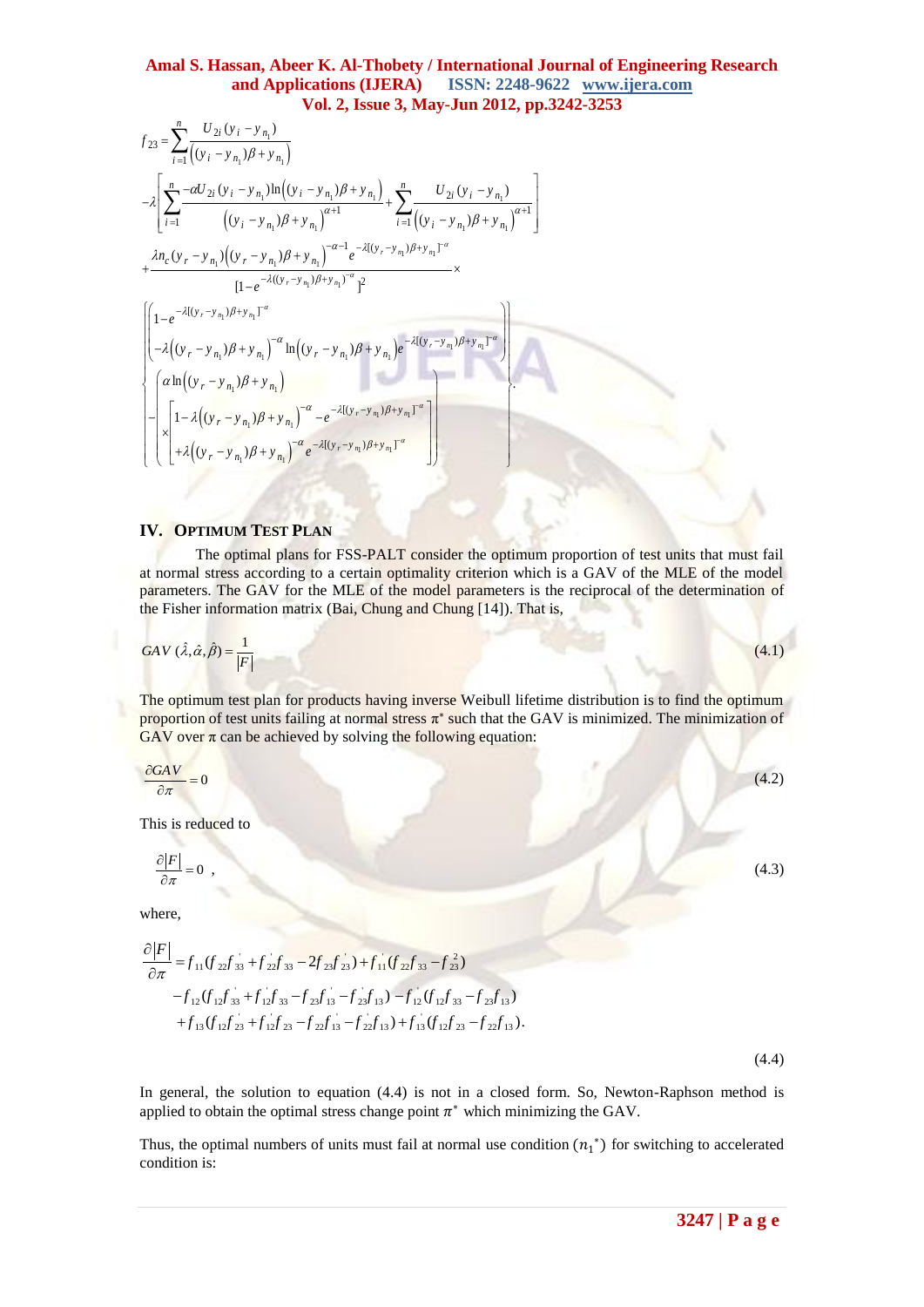$n_1^* = \pi$ 

where  $n$  is the sample size.

#### **V. CONFIDENCE INTERVAL OF MODEL PARAMETERS**

For large sample size  $n$ , the MLEs,  $\hat{\theta}$  under appropriate regularity conditions, are consistent and asymptotically normally distributed with means  $\theta$  and variances  $\sigma_n^2(\hat{\theta})$ . Consequently, the asymptotic two-sided  $100(1 - \gamma)\%$  confidence intervals with an approximate confidence coefficient  $1-\gamma$  for MLEs of a population parameters  $\theta$  can be constructed such that,

$$
P\left(\hat{\theta} - Z_{\frac{\gamma}{2}}\sqrt{var(\hat{\theta})} \le \theta \le \hat{\theta} + Z_{\frac{\gamma}{2}}\sqrt{var(\hat{\theta})}\right) \cong \gamma
$$

where  $Z_{\frac{\gamma}{2}}$  is the upper  $\frac{\gamma}{2}$  the percentile of standard normal distribution. Therefore, the two-sided approximate  $100(1-\gamma)$ % confidence limits for  $\lambda$ ,  $\alpha$  and  $\beta$  are given, respectively, as follows:

$$
L_{\lambda} = \hat{\lambda} - z\sigma(\hat{\lambda}), \qquad U_{\lambda} = \hat{\lambda} + z\sigma(\hat{\lambda})
$$
  
\n
$$
L_{\alpha} = \hat{\alpha} - z\sigma(\hat{\alpha}), \qquad U_{\alpha} = \hat{\alpha} + z\sigma(\hat{\alpha})
$$
  
\n
$$
L_{\beta} = \hat{\beta} - z\sigma(\hat{\beta}), \qquad U_{\beta} = \hat{\beta} + z\sigma(\hat{\beta})
$$
\n(5.1)

Therefore, the two sided approximate confidence limits for model parameters under different sample sizes will be constructed using equation (5.1) with confidence levels 95% and 99%.

#### **VI. SIMULATION PROCEDURE**

 Monte Carlo simulation study is carried out to illustrate the theoretical results of both estimation and optimal design problems. The performance of the resulting estimators of the parameters has been considered in terms of their absolute relative bias (ARB), mean square error (MSE) and relative error (RE). Furthermore, the asymptotic variance and covariance matrix and optimum test plans are developed. The two-sided confidence intervals of the model parameters are obtained. The Simulation procedures are described through the following steps

**Step 1:** A random samples of sizes 100 (100) 500 were generated from inverse Weibull distribution. This can be achieved by using the transformation

$$
y_i = [-\frac{1}{\lambda} \ln u_i]^{\frac{1}{\alpha}}, \quad i = 1, 2, ..., n
$$

where,  $u_1, u_2, ..., u_n$  are a random sample from uniform (0,1).

The chosen parameters values are selected as  $(\lambda = 2, \alpha = 0.5, \beta = 1.5), (\lambda = 1.5, \alpha = 1, \beta = 1.3),$   $(\lambda = 3, \alpha = 1.5, \beta = 1.1)$  and  $(\lambda = 1.5, \beta = 1.5)$ 2.5,  $\alpha = 1.7$ ,  $\beta = 1.2$ ).

**Step 2:** Under type II censoring, choose a proportion of test units failing at normal condition to be  $\pi = 10\%$  and the number of failure units  $r = 0.85$  *n* (the test will terminate after 85% of the test units failed), where the censoring time of a FSS-PALT will be  $y_r$ .

**Step 3:** For each sample the acceleration factor and the parameters of the distribution are estimated in failure step stress PALT under type II censored sample.

**Step 4:** Repeat the previous steps from 1 to 3 *N* times representing *N* different samples, where *N*=1000.

**Step 5:** Newton-Raphson method is used for solving the three nonlinear equations (3.3), (3.4) and (3.5) respectively, to obtain the estimators of  $\lambda$ ,  $\alpha$  and  $\beta$ .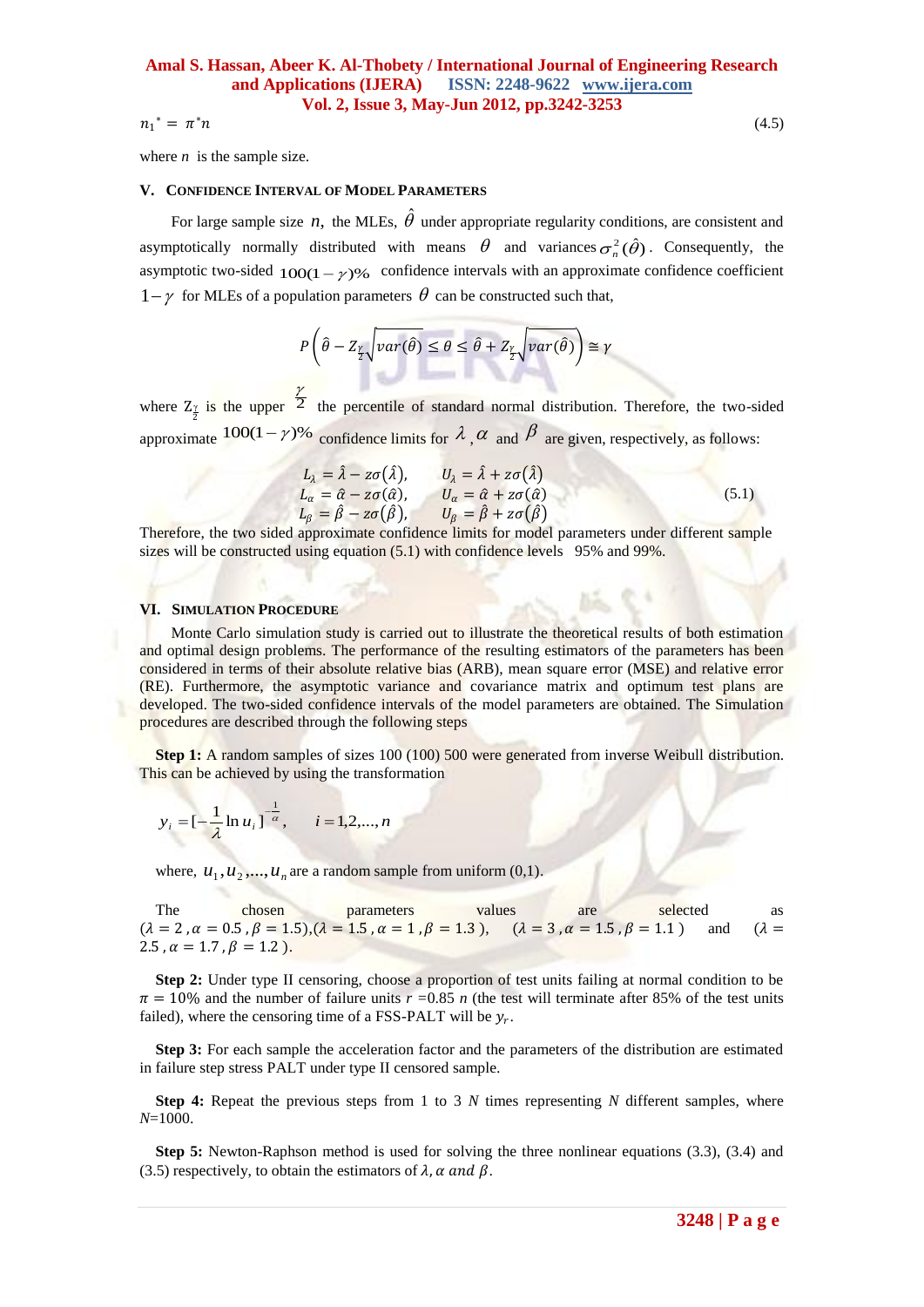**Step 6:** The MSE, ARB and RE of  $\hat{\lambda}$ ,  $\hat{\alpha}$  and  $\hat{\beta}$  over the 1000 samples are obtained.

**Step 7:** Calculate the Fisher-information matrix then inverted to get the asymptotic variance and covariance matrix of the estimators for different sample sizes.

**Step 8:** The two sided confidence limit with confidence level  $v = 0.95$  and  $v = 0.99$  for the acceleration factor and the distribution parameters are constructed.

**Step 9**: The GAV is calculated from the Fisher-information by solving equation (4.1).

**Step 10:** Obtained the optimum proportion of units  $\pi^*$  that must fail at normal condition by numerically solving equation (4.4) using the results of step 5. In addition, the value of  $n_1^*$  (the optimum number of failure units at use condition) is calculated.

#### **VII. SIMULATION RESULTS**

Simulation results are presented in Tables 1, 2, 3 and 4.

×

1. Table 1 gives the MSE, ARB and RE of the estimators. The MSEs, ARBs and REs for the parameters cases  $(\lambda = 3, \alpha = 1.5, \beta = 1.1)$  and  $(\lambda = 2.5, \alpha = 1.7, \beta = 1.2)$  have a good statistical properties than the parameters cases ( $\lambda = 2$ ,  $\alpha = 0.5$ ,  $\beta = 1.5$ ) and ( $\lambda = 1.5$ ,  $\alpha = 1$ ,  $\beta = 1.3$ ) and for all sample sizes. As the sample size increases the MSEs, ARBs and REs of the estimated parameters decrease. This indicates that the maximum likelihood estimates provide asymptotically normally distributed and consistent estimators for the parameters and acceleration factor.

2. The asymptotic variances and covariance matrix of the estimators are displayed in Table 2. The asymptotic variances of the estimators are decreasing when the sample size is increasing.

3. Table 3 presents the approximated two-sided confidence limits at 95 % and 99% for the model parameters and acceleration factor. The interval of the estimators decreases when the sample size is increasing. Also, the interval of the estimator at  $\gamma = 0.95$  is shorter than the interval of estimator at  $\nu = 0.99$ .

4. Table 4 gives the optimum switch point  $\pi^*$ , the value of  $n_1^*$  and GAV. As the sample size increases, the GAVs are decreasing. The optimum value of  $\pi^*$  for the case parameters  $(\lambda = 2, \alpha = 1)$ 0.5  $\beta$ =1.5, is approximately 90%, that means, the optimum number of units that should fail at used condition to switch to the accelerate condition is  $n_1^* = 0.90 \times n$ . This indicates that all units tend to fail at normal use condition, i.e., testing only at normal condition. In the parameters cases  $(\lambda =$ 1.5 , $\alpha = 1$ , $\beta = 1.3$ ,  $\lambda = 3$ , $\alpha = 1.5$ , $\beta = 1.1$  and  $\lambda = 2.5$ , $\alpha = 1.7$ , $\beta = 1.2$  the optimum value of  $\pi$ <sup>\*</sup> is approximately 40%, that means, the optimum number of units that should fail at use condition to switch to accelerated condition is  $n_1^* = 0.40 \times n$ .

|             | Parameter                  |            | Case 1                                     |           |       | Case 2                                     |       |
|-------------|----------------------------|------------|--------------------------------------------|-----------|-------|--------------------------------------------|-------|
| n           | $(\lambda, \alpha, \beta)$ |            | $(\lambda = 2, \alpha = 0.5, \beta = 1.5)$ |           |       | $(\lambda = 1.5, \alpha = 1, \beta = 1.3)$ |       |
|             |                            | <b>MSE</b> | ARB                                        | <b>RE</b> | MSE   | ARB                                        | RE    |
|             | $\lambda$                  | 0.016      | 0.063                                      | 0.063     | 0.013 | 0.095                                      | 0.095 |
| 100         | $\alpha$                   | 0.004      | 0.123                                      | 0.124     | 0.007 | 0.076                                      | 0.078 |
|             | ß                          | 0.338      | 0.445                                      | 0.447     | 0.064 | 0.280                                      | 0.281 |
|             | λ                          | 0.011      | 0.053                                      | 0.053     | 0.013 | 0.077                                      | 0.077 |
| <b>200</b>  | $\alpha$                   | 0.001      | 0.066                                      | 0.067     | 0.000 | 0.010                                      | 0.010 |
|             | ß                          | 0.319      | 0.435                                      | 0.435     | 0.057 | 0.266                                      | 0.266 |
|             | λ                          | 0.011      | 0.052                                      | 0.052     | 0.007 | 0.060                                      | 0.060 |
| 300         | $\alpha$                   | 0.000      | 0.040                                      | 0.040     | 0.000 | 0.010                                      | 0.010 |
|             | ß                          | 0.285      | 0.410                                      | 0410      | 0.048 | 0.261                                      | 0.261 |
|             | λ                          | 0.007      | 0.042                                      | 0.042     | 0.001 | 0.022                                      | 0.022 |
| 400         | $\alpha$                   | 0.000      | 0.040                                      | 0.000     | 0.000 | 0.006                                      | 0.006 |
|             | β                          | 0.279      | 0.410                                      | 0.410     | 0.044 | 0.244                                      | 0.244 |
|             | λ                          | 0.001      | 0.021                                      | 0.021     | 0.001 | 0.018                                      | 0.018 |
| 500         | $\alpha$                   | 0.000      | 0.040                                      | 0.000     | 0.000 | 0.006                                      | 0.006 |
|             | ß                          | 0.205      | 0.410                                      | 0.410     | 0.027 | 0.205                                      | 0.206 |
| $\mathbf n$ | Parameter                  |            | Case 3                                     |           |       | Case 4                                     |       |

**Table 1:** The MSE, ARB and RE of the estimators of the parameters  $(\lambda, \alpha, \beta)$  for different sized samples

×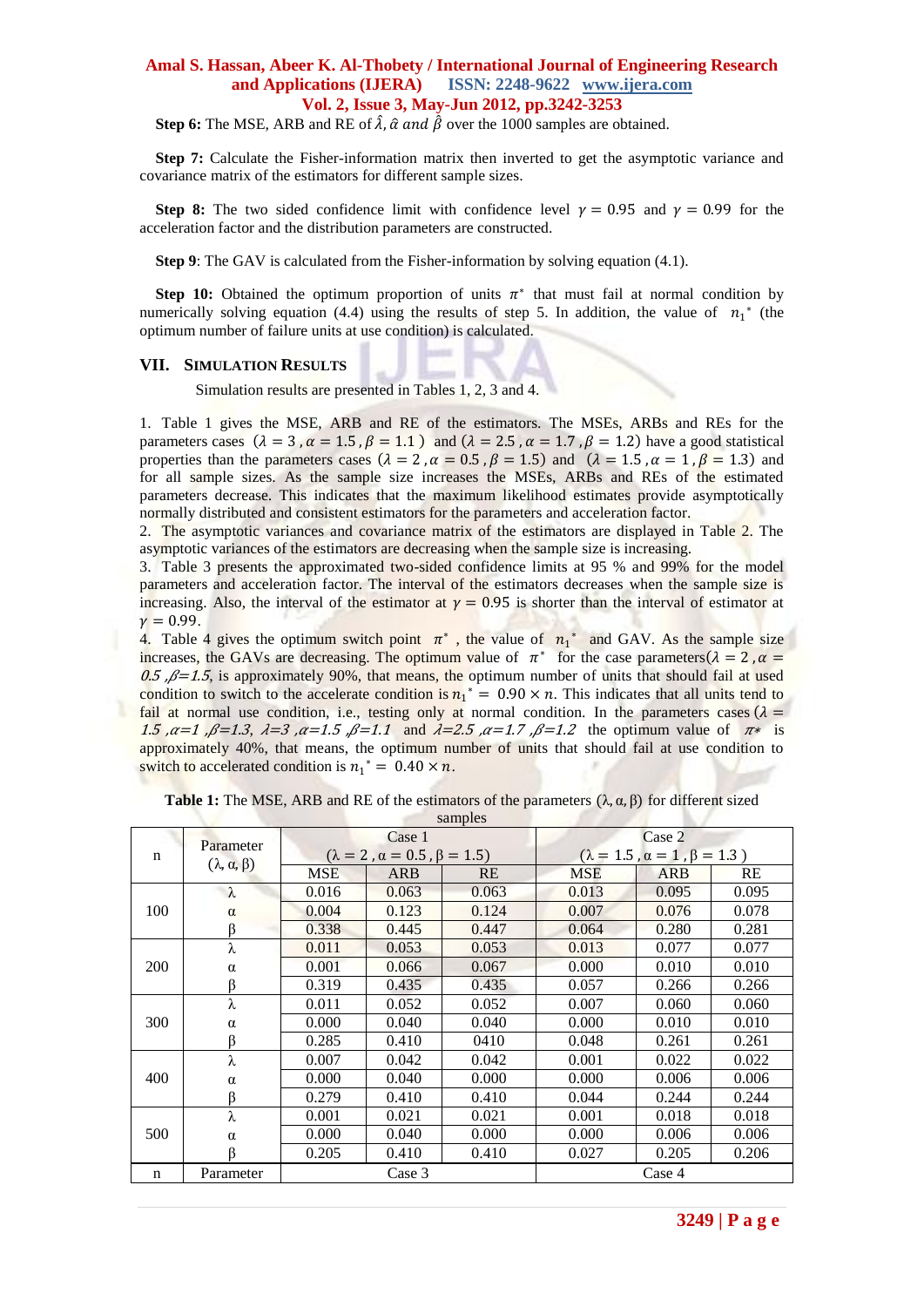|     |                            |            |                                            | VOI. 2, ISSUE 3, May-Jun 2012, pp.3242-3253 |                                              |       |       |  |
|-----|----------------------------|------------|--------------------------------------------|---------------------------------------------|----------------------------------------------|-------|-------|--|
|     | $(\lambda, \alpha, \beta)$ |            | $(\lambda = 3, \alpha = 1.5, \beta = 1.1)$ |                                             | $(\lambda = 2.5, \alpha = 1.7, \beta = 1.2)$ |       |       |  |
|     |                            | <b>MSE</b> | ARB                                        | RE                                          | <b>MSE</b>                                   | ARB   | RE    |  |
|     | λ                          | 0.008      | 0.027                                      | 0.029                                       | 0.042                                        | 0.082 | 0.082 |  |
| 100 | $\alpha$                   | 0.005      | 0.041                                      | 0.045                                       | 0.034                                        | 0.104 | 0.109 |  |
|     | ß                          | 0.033      | 0.162                                      | 0.166                                       | 0.114                                        | 0.278 | 0.281 |  |
|     | λ                          | 0.007      | 0.027                                      | 0.028                                       | 0.017                                        | 0.052 | 0.052 |  |
| 200 | $\alpha$                   | 0.003      | 0.041                                      | 0.042                                       | 0.019                                        | 0.079 | 0.081 |  |
|     |                            | 0.024      | 0.139                                      | 0.140                                       | 0.114                                        | 0.270 | 0.280 |  |
|     | λ                          | 0.003      | 0.019                                      | 0.019                                       | 0.002                                        | 0.021 | 0.021 |  |
| 300 | $\alpha$                   | 0.003      | 0.030                                      | 0.030                                       | 0.009                                        | 0.051 | 0.052 |  |
|     | ß                          | 0.011      | 0.104                                      | 0.105                                       | 0.086                                        | 0.245 | 0.244 |  |
|     | λ                          | 0.002      | 0.015                                      | 0.015                                       | 0.000                                        | 0.006 | 0.006 |  |
| 400 | α                          | 0.003      | 0.030                                      | 0.030                                       | 0.001                                        | 0.015 | 0.016 |  |
|     | ß                          | 0.001      | 0.039                                      | 0.040                                       | 0.015                                        | 0.150 | 0.151 |  |
|     | λ                          | 0.000      | 0.004                                      | 0.004                                       | 0.000                                        | 0.004 | 0.005 |  |
| 500 | $\alpha$                   | 0.002      | 0.030                                      | 0.030                                       | 0.000                                        | 0.002 | 0.005 |  |
|     |                            | 0.001      | 0.030                                      | 0.031                                       | 0.004                                        | 0.082 | 0.083 |  |

Table 2: Asymptotic variance and covariance of estimators

|             |                     | Case 1                                                                                                              |               |         | Case 2                                                                                                |          |
|-------------|---------------------|---------------------------------------------------------------------------------------------------------------------|---------------|---------|-------------------------------------------------------------------------------------------------------|----------|
| $\mathbf n$ |                     | $(\lambda = 2, \alpha = 0.5, \beta = 1.5)$                                                                          |               |         |                                                                                                       |          |
|             | $\widehat{\lambda}$ | $\hat{\alpha}$                                                                                                      | $\hat{\beta}$ |         | $(\lambda = 1.5, \alpha = 1, \beta = 1.3)$<br>$\hat{\lambda}$ $\hat{\alpha}$ $\hat{\beta}$            | Â        |
|             | 7.112               | 0.654                                                                                                               | 5.777         | 2.588   | $-0.147$                                                                                              | 1.034    |
| 100         | -------             | 0.278                                                                                                               | 0.804         | ------- | 0.970                                                                                                 | $-0.108$ |
|             | -------             |                                                                                                                     | 9.662         |         |                                                                                                       | 1.784    |
|             | 6.335               | 0.474                                                                                                               | 3.590         | 2.405   | $-0.155$                                                                                              | 1.031    |
| 200         | -------             | 0.238                                                                                                               | 0.479         | ------- | 0.953                                                                                                 | $-0.057$ |
|             | -------             |                                                                                                                     | 6.987         |         |                                                                                                       | 1.683    |
|             | 6.330               | 0.535                                                                                                               | 4.239         | 2.401   | $-0.193$                                                                                              | 1.077    |
| 300         |                     | 0.236                                                                                                               | 0.596         |         | 0.941                                                                                                 | $-0.119$ |
|             | .                   |                                                                                                                     | 6.699         |         |                                                                                                       | 1.610    |
|             | 6.010               | 0.504                                                                                                               | 4.090         | 2.374   | $-0.215$                                                                                              | 0.872    |
| 400         |                     | 0.236                                                                                                               | 0.538         |         | 0.878                                                                                                 | $-0.101$ |
|             | -------             |                                                                                                                     | 5.667         |         |                                                                                                       | 1.486    |
|             | 5.572               | 0.449                                                                                                               | 2.982         | 2.230   | $-0.142$                                                                                              | 0.977    |
| 500         |                     | 0.232                                                                                                               | 0.425         |         | 0.843                                                                                                 | $-0.051$ |
|             | -------             |                                                                                                                     | 4.288         | ------- |                                                                                                       | 1.287    |
|             |                     | Case 3                                                                                                              |               |         | Case 4                                                                                                |          |
| n           |                     | $\lambda = 3, \alpha = 1.5, \beta = 1.1$<br>$\lambda = \hat{\alpha}$ $\begin{bmatrix} 1 & 0 \\ 0 & 1 \end{bmatrix}$ |               |         |                                                                                                       |          |
|             |                     |                                                                                                                     | $\hat{\beta}$ |         | $\hat{\lambda}$ = 2.5, $\alpha$ = 1.7, $\beta$ = 1.2)<br>$\hat{\lambda}$ $\hat{\alpha}$ $\hat{\beta}$ |          |
|             | 16.978              | 2.540                                                                                                               | 3.400         | 8.170   | 1.031                                                                                                 | 1.985    |
| 100         | -------             | 1.672                                                                                                               | 0.264         |         | 2.605                                                                                                 | $-0.079$ |
|             |                     |                                                                                                                     | 2.567         |         |                                                                                                       | 2.221    |
|             | 16.833              | 2.510                                                                                                               | 3.278         | 8.163   | 1.194                                                                                                 | 1.859    |
| 200         | -------             | 1.665                                                                                                               | 0.213         |         | 2.579                                                                                                 | $-0.070$ |
|             | -------             | -------                                                                                                             | 2.561         | ------- | -------                                                                                               | 1.892    |
|             | 15.254              | 2.303                                                                                                               | 2.824         | 7.723   | 1.476                                                                                                 | 1.442    |
| 300         | -------             | 1.661                                                                                                               | 0.178         | ------- | 2.453                                                                                                 | $-0.001$ |
|             | -------             | -------                                                                                                             | 2.188         |         | -------                                                                                               | 1.241    |
|             | 14.906              | 2.379                                                                                                               | 2.777         | 7.588   | 1.275                                                                                                 | 1.328    |
| 400         |                     | 1.642                                                                                                               | 0.197         |         | 2.244                                                                                                 | $-0.059$ |
|             | -------             | -------                                                                                                             | 2.055         | ------- | -------                                                                                               | 1.155    |
|             | 14.296              | 2.225                                                                                                               | 2.692         | 7.574   | 1.221                                                                                                 | 1.437    |
| 500         | -------             | 1.612                                                                                                               | 0.174         |         | 2.220                                                                                                 | $-0.091$ |
|             | -------             | -------                                                                                                             | 2.018         | ------- | -------                                                                                               | 1.070    |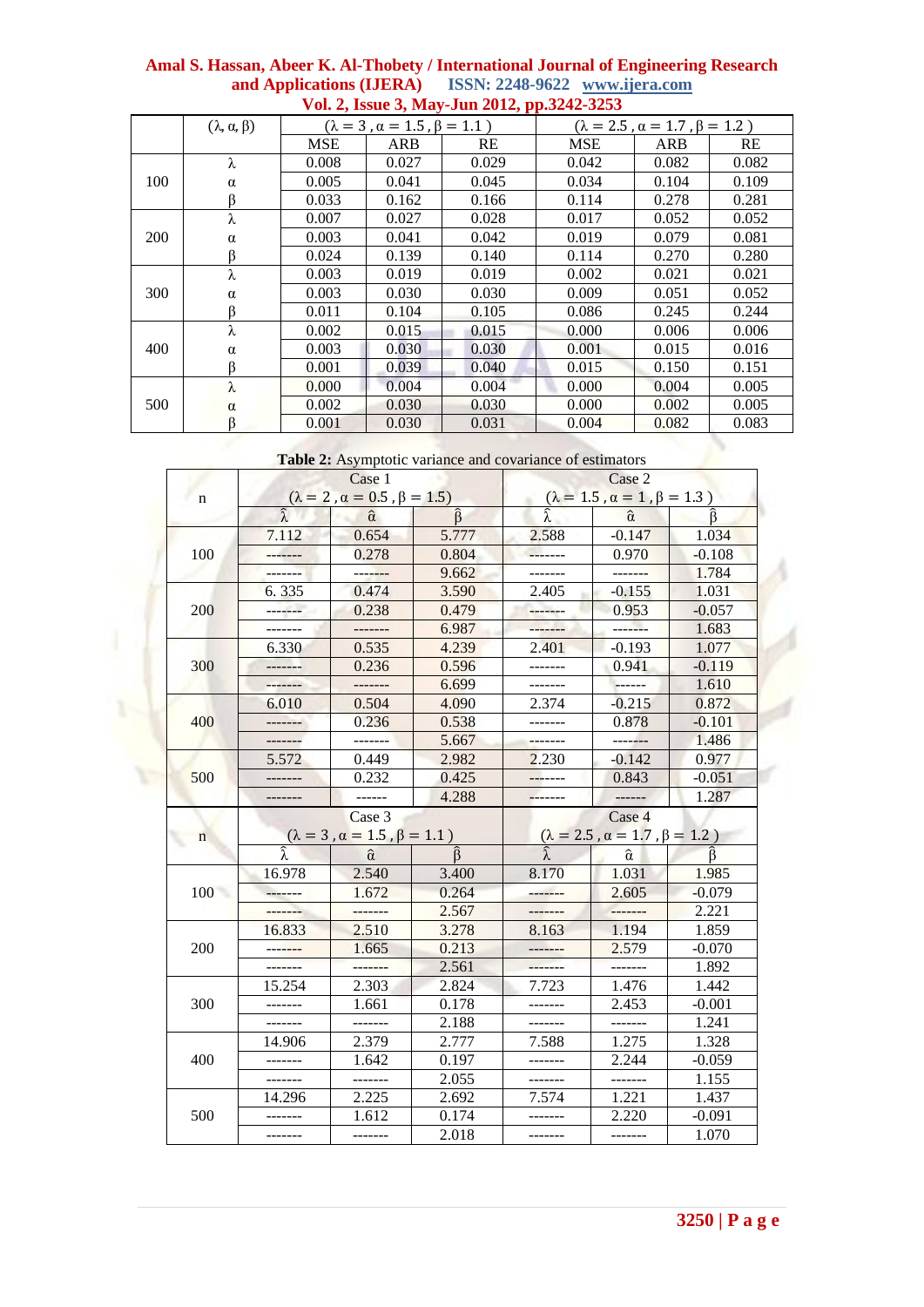|     |           |           | Case 1                                     |       |           | Case 2                                     |       |
|-----|-----------|-----------|--------------------------------------------|-------|-----------|--------------------------------------------|-------|
| n   | Parameter |           | $(\lambda = 2, \alpha = 0.5, \beta = 1.5)$ |       |           | $(\lambda = 1.5, \alpha = 1, \beta = 1.3)$ |       |
|     |           | Standard  | Lower                                      | Upper | Standard  | Lower                                      | Upper |
|     |           | deviation | Bound                                      | Bound | deviation | Bound                                      | Bound |
|     | $\lambda$ | 0.014     | 1.847                                      | 1.902 | 0.011     | 1.363                                      | 1.407 |
|     |           |           | 1.839                                      | 1.911 |           | 1.356                                      | 1.414 |
|     | $\alpha$  | 0.009     | 0.543                                      | 0.580 | 0.019     | 1.148                                      | 1.221 |
| 100 |           |           | 0.537                                      | 0.585 |           | 1.136                                      | 1.232 |
|     | $\beta$   | 0.059     | 0.606                                      | 0.838 | 0.021     | 0.606                                      | 0.689 |
|     |           |           | 0.569                                      | 0.875 |           | 0.593                                      | 0.702 |
|     | $\lambda$ | 0.004     | 1.887                                      | 1.902 | 0.005     | 1.304                                      | 1.323 |
|     |           |           | 1.884                                      | 1.904 |           | 1.301                                      | 1.326 |
| 200 | $\alpha$  | 0.002     | 0.529                                      | 0.537 | 0.008     | 1.089                                      | 1.122 |
|     |           |           | 0.528                                      | 0.539 |           | 1.084                                      | 1.127 |
|     | $\beta$   | 0.015     | 0.706                                      | 0.764 | 0.010     | 0.640                                      | 0.681 |
|     |           |           | 0.697                                      | 0.773 |           | 0.634                                      | 0.687 |
|     | $\lambda$ | 0.003     | 1.889                                      | 1.902 | 0.005     | 1.307                                      | 1.326 |
|     |           |           | 1.887                                      | 1.904 |           | 1.304                                      | 1.329 |
| 300 | $\alpha$  | 0.002     | 0.510                                      | 0.519 | 0.007     | 1.120                                      | 1.146 |
|     |           |           | 0.509                                      | 0.521 |           | 1.116                                      | 1.150 |
|     | $\beta$   | 0.017     | 0.733                                      | 0.800 | 0.013     | 0.655                                      | 0.706 |
|     |           |           | 0.723                                      | 0.811 |           | 0.647                                      | 0.714 |
|     | λ         | 0.003     | 1.911                                      | 1.923 | 0.004     | 1.263                                      | 1.279 |
|     |           |           | 1.909                                      | 1.924 |           | 1.260                                      | 1.282 |
| 400 | $\alpha$  | 0.002     | 0.520                                      | 0.526 | 0.005     | 1.158                                      | 1.178 |
|     |           |           | 0.519                                      | 0.527 |           | 1.155                                      | 1.181 |
|     | $\beta$   | 0.014     | 0.745                                      | 0.798 | 0.007     | 0.578                                      | 0.605 |
|     |           |           | 0.736                                      | 0.807 |           | 0.574                                      | 0.609 |
|     | $\lambda$ | 0.001     | 1.835                                      | 1.840 | 0.003     | 1.317                                      | 1.329 |
|     |           |           | 1.834                                      | 1.841 |           | 1.315                                      | 1.331 |
| 500 | $\alpha$  | 0.001     | 0.522                                      | 0.526 | 0.004     | 1.153                                      | 1.170 |
|     |           |           | 0.522                                      | 0.527 |           | 1.150                                      | 1.173 |
|     | $\beta$   | 0.006     | 0.636                                      | 0.659 | 0.006     | 0.623                                      | 0.648 |
|     |           |           | 0.632                                      | 0.662 |           | 0.619                                      | 0.652 |

**Table 3:** Confidence Bounds of the parameters at confidence level 0.95 and 0.99

Continued Table 3

|                |          |                                            | Case 3 |              |                                              | Case 4 |       |
|----------------|----------|--------------------------------------------|--------|--------------|----------------------------------------------|--------|-------|
| Parameter<br>n |          | $(\lambda = 3, \alpha = 1.5, \beta = 1.1)$ |        |              | $(\lambda = 2.5, \alpha = 1.7, \beta = 1.2)$ |        |       |
|                |          | Standard                                   | Lower  | Upper        | <b>Standard</b>                              | Lower  | Upper |
|                |          | deviation                                  | Bound  | <b>Bound</b> | deviation                                    | Bound  | Bound |
|                | λ        | 0.028                                      | 3.026  | 3.136        | 0.021                                        | 2.256  | 2.336 |
|                |          |                                            | 3.009  | 3.154        |                                              | 2.243  | 2.349 |
| 100            | $\alpha$ | 0.028                                      | 1.507  | 1.616        | 0.055                                        | 1.769  | 1.984 |
|                |          |                                            | 1.490  | 1.633        |                                              | 1.735  | 2.017 |
|                | $\beta$  | 0.037                                      | 0.850  | 0.994        | 0.055                                        | 0.759  | 0.975 |
|                |          |                                            | 0.827  | 1.016        |                                              | 0.724  | 1.01  |
|                | λ        | 0.016                                      | 3.052  | 3.113        | 0.008                                        | 2.356  | 2.387 |
|                |          |                                            | 3.042  | 3.123        |                                              | 2.351  | 2.392 |
|                | $\alpha$ | 0.014                                      | 1.512  | 1.568        | 0.027                                        | 1.782  | 1.887 |
| 200            |          |                                            | 1.503  | 1.577        |                                              | 1.765  | 1.903 |
|                | $\beta$  | 0.019                                      | 0.911  | 0.984        | 0.021                                        | 0.821  | 0.903 |
|                |          |                                            | 0.899  | 0.995        |                                              | 0.808  | 0.916 |
|                | λ        | 0.007                                      | 2.929  | 2.958        | 0.004                                        | 2.341  | 2.355 |
| 300            |          |                                            | 2.925  | 2.962        |                                              | 2.3    | 2.322 |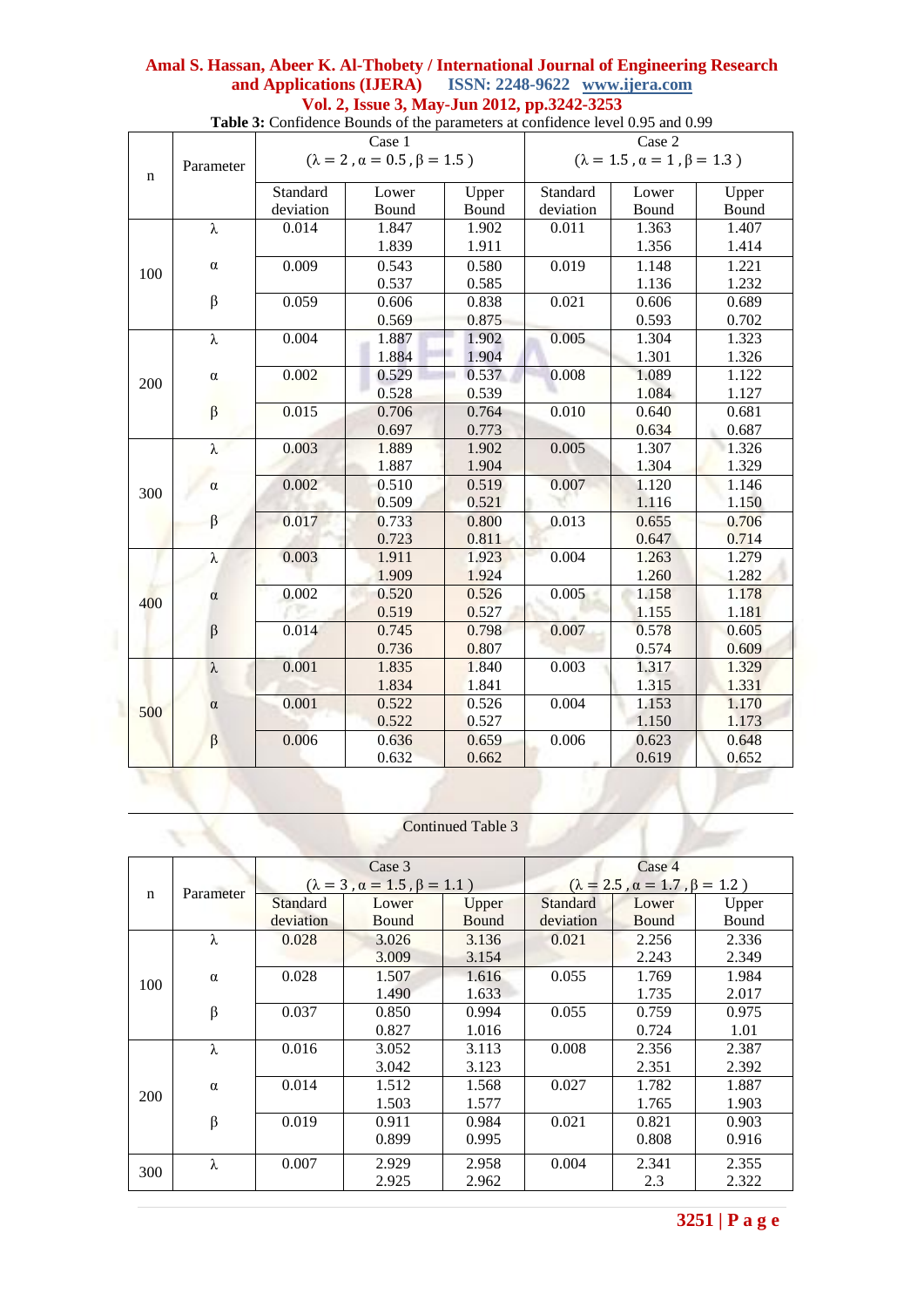|     |          |       | $\frac{1}{2}$ on $\frac{1}{2}$ abbase $\frac{1}{2}$ | $0.444 - 0.44$ |       |       |       |
|-----|----------|-------|-----------------------------------------------------|----------------|-------|-------|-------|
|     |          | 0.008 | 1.547                                               | 1.578          | 0.012 | 1.905 | 1.95  |
|     | $\alpha$ |       | 1.542                                               | 1.583          |       | 1.898 | 1.957 |
|     |          | 0.010 | 0.875                                               | 0.916          | 0.007 | 0.693 | 0.72  |
|     | $\beta$  |       | 0.869                                               | 0.922          |       | 0.688 | 0.725 |
|     | λ        | 0.005 | 2.945                                               | 2.964          | 0.004 | 2.278 | 2.294 |
|     |          |       | 2.942                                               | 2.967          |       | 2.275 | 2.296 |
| 400 | $\alpha$ | 0.006 | 1.545                                               | 1.566          | 0.011 | 1.923 | 1.967 |
|     |          |       | 1.541                                               | 1.570          |       | 1.916 | 1.974 |
|     | $\beta$  | 0.007 | 0.853                                               | 0.876          | 0.007 | 0.665 | 0.695 |
|     |          |       | 0.849                                               | 0.880          |       | 0.66  | 0.699 |
|     | λ        | 0.004 | 2.880                                               | 2.897          | 0.004 | 2.303 | 2.319 |
|     |          |       | 2.877                                               | 2.900          |       | 2.339 | 2.357 |
|     | $\alpha$ | 0.004 | 1.543                                               | 1.560          | 0.008 | 1.881 | 1.912 |
| 500 |          |       | 1.540                                               | 1.562          |       | 1.876 | 1.917 |
|     | β        | 0.005 | 0.864                                               | 0.881          | 0.005 | 0.724 | 0.744 |
|     |          |       | 0.861                                               | 0.884          |       | 0.721 | 0.747 |

**Amal S. Hassan, Abeer K. Al-Thobety / International Journal of Engineering Research and Applications (IJERA) ISSN: 2248-9622 www.ijera.com Vol. 2, Issue 3, May-Jun 2012, pp.3242-3253**

**Table 4:** The results of optimal design of failure step-stress PALT

|             |         | Case 1                                     |            | Case 2  |                                              |            |  |
|-------------|---------|--------------------------------------------|------------|---------|----------------------------------------------|------------|--|
| n           |         | $(\lambda = 2, \alpha = 0.5, \beta = 1.5)$ |            |         | $(\lambda = 1.5, \alpha = 1, \beta = 1.3)$   |            |  |
|             | $\pi^*$ | $n_1$ <sup>*</sup>                         | GAV        | $\pi^*$ | $n_1$ <sup>*</sup>                           | <b>GAV</b> |  |
| 100         | 0.886   | 89                                         | 0.072      | 0.393   | 40                                           | 0.030      |  |
| 200         | 0.908   | 182                                        | 0.020      | 0.340   | 68                                           | 0.012      |  |
| 300         | 0.904   | 271                                        | 0.015      | 0.352   | 106                                          | 0.009      |  |
| 400         | 0.906   | 363                                        | 0.012      | 0.357   | 143                                          | 0.005      |  |
| 500         | 0.909   | 455                                        | 0.007      | 0.358   | 179                                          | 0.005      |  |
|             |         |                                            |            |         |                                              |            |  |
|             |         | Case 3                                     |            |         | Case 4                                       |            |  |
| $\mathbf n$ |         | $(\lambda = 3, \alpha = 1.5, \beta = 1.1)$ |            |         | $(\lambda = 2.5, \alpha = 1.7, \beta = 1.2)$ |            |  |
|             | $\pi^*$ | $n_1$ <sup>*</sup>                         | <b>GAV</b> | $\pi^*$ | $n_1$ <sup>*</sup>                           | <b>GAV</b> |  |
| 100         | 0.367   | 37                                         | 0.393      | 0.479   | 48                                           | 0.263      |  |
| 200         | 0.334   | 67                                         | 0.195      | 0.403   | 81                                           | 0.118      |  |
| 300         | 0.325   | 98                                         | 0.105      | 0.359   | 108                                          | 0.055      |  |
| 400         | 0.314   | 126                                        | 0.072      | 0.369   | 148                                          | 0.036      |  |

#### **VIII. CONCLUSION**

 This article considered the problem of optimally designing simple failure step stress PALT plans under type II censoring. The test unit was assumed to follow inverse Weibull distribution. Optimal test plans are important to improve the accuracy of parameter estimation thereby improving the quality of inference. For this, the optimum of these plans is more useful and efficient to estimate the life distribution at design stress. The performance of FSS-PALT plans is usually evaluated by the MLE model assumptions of the model parameters. The asymptotic variance and covariance of estimators are obtained. Based on asymptotic normality, the two sided confidence limits of the model parameters are constructed. The optimal test plans were obtained by minimizing the GAV of the MLEs of the model parameters. It is noted via the optimal value of  $\pi^*$ , which is the proportion of units that must fail at use stress for switching to accelerated stress.

As shown, from the numerical results, as the sample size increases, the ARBs, MSEs and REs of the model parameters decrease. The interval of estimators decreases when the sample size increases. Also, the optimum GAV decreases when the sample size increases. Finally, it seems that, for most parameter cases, the optimal proportion of the test units that must fail at use stress for switching to accelerated stress is approximately 40%.

 FSS-PALT requires constant monitoring of the units under test and may not be convenient. But it is more appropriate than TSS-PALT, where it enables the experimenter to collect sufficient information